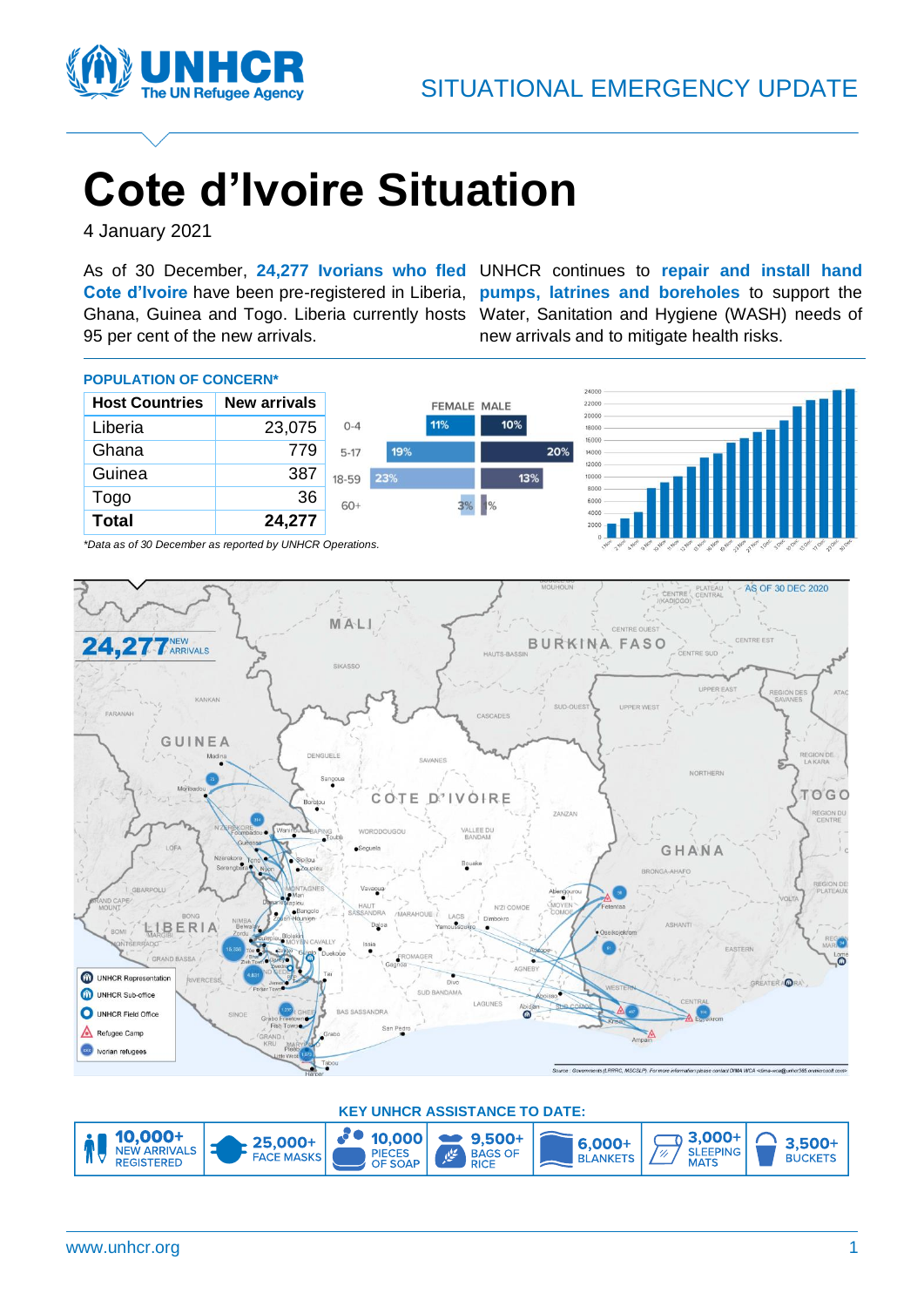

## UNHCR Emergency Response

## Liberia



- Liberia is hosting 23,075 new Ivorian arrivals as of 28 December, and 43 per cent of the population (9,338) have been formally registered. In areas that are difficult to reach, UNHCR continues to work with Liberia Refugee Repatriation and Resettlement Commission (LRRRC) and African Initiatives for Relief and Development (AIRD) to pre-register new arrivals pending joint registration with UNHCR.
- Of the new arrivals, more than 60 per cent are children and 25 per cent are women. Nimba County continues to receive most of the new arrivals, and now hosts more than 66 per cent of the population.
- Assessments conducted in local communities have raised protection concerns related to new arrivals sleeping in private homes, including risk of exploitation and lack of privacy. There is also a need for increased healthcare and WASH capacity in local communities.
- UNHCR is coordinating with Maryland County government officials to include refugee children in the 2021 education plans. UNHCR is also coordinating with UNICEF to arrange interventions to mitigate risks for refugee children who are currently out of school.

| не |
|----|
|    |

## **HEALTH**

- The Liberian Ministry of Health and Social Welfare Health (MOHSW) reported that the 72 COVID-19 tests conducted on new arrivals were negative. Preventative measures are carried out at all border facilities, and health staff screen and refer new arrivals in need of medical attention or testing.
- MOHSW reported that two refugee mothers received elective c-sections. Another refugee woman was referred and admitted to the hospital for pregnancy complications, but later suffered a miscarriage. She has been discharged but her condition is being monitored.
- During a 13 to15 December mission to Nimba County, UNFPA provided elective family planning services to 747 individuals, distributed 1,000 dignity kits, supplied local health facilities with reproductive health kits, and conducted awareness-raising activities for GBV prevention.
- UNHCR is coordinating with the MOHSW to include refugees in upcoming health interventions and vaccination campaigns. WHO is currently providing routine immunization for children at four border points.

### **SHELTER AND WASH**

- Between 15 and 23 December, UNHCR repaired 28 handpumps in Nimba County and five boreholes in Grand Gedeh. Rapid WASH assessments conducted in Saclepea, Little Wlebo and Bahn, as well as in the areas of Behwalay and Buutuo, indicated the need to repair and install hand pumps.
- Construction on the Saclepea, Little Wlebo and Toe's Town reception centres is complete. An expansion of the Toe's Town facility is underway to accommodate the possible relocation of more than 300 people from the B'hai border community, including the construction of a communal kitchen, four latrine structures and four bathroom structures.
- Shelter assessments in the host community of PTP and the Little Wlebo settlement identified 13 buildings sheltering new arrivals that need renovation.
- To address shelter needs and overcrowding, UNHCR will distribute shelter toolkits and supplementary cashbased interventions to cover construction material costs for new arrivals hosted in local communities. UNHCR also continues to coordinate with LRRRC to secure land for shelter construction.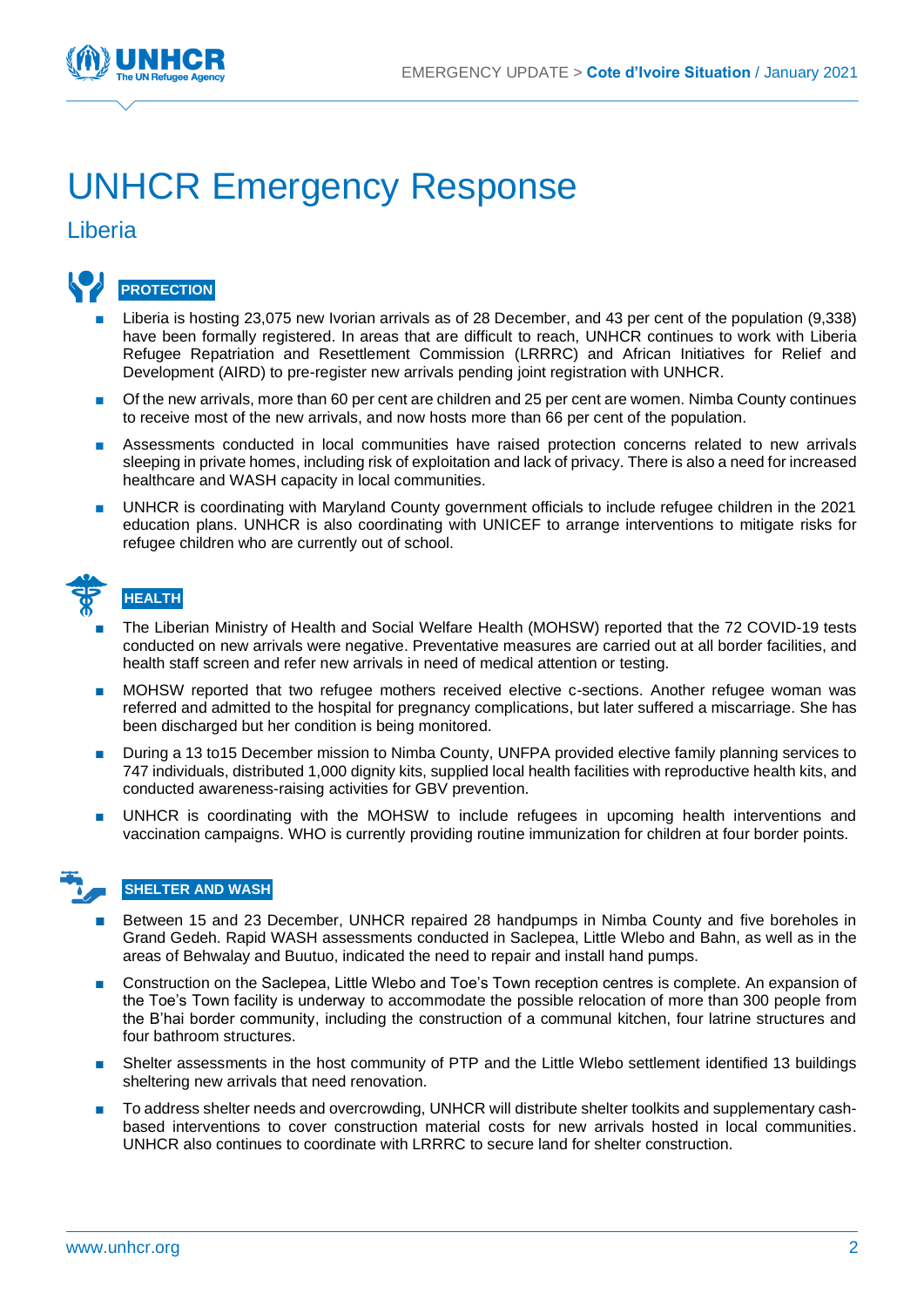



- In Nimba County more than 4,000 individuals have received food assistance since the beginning of the response. Almost 40 per cent of the recipients received rations for two months, with the remaining receiving one-month rations. UNHCR is also distributing COVID-19 prevention supplies, such as hand sanitizers and masks, with the support of AIRD.
- From 23 to 24 December, CRI distribution in Grand Gedeh County included: 2,250 blankets and sleeping mats; more than 2,000 face masks; 2,600 pieces of soap; sanitary napkins for 1,343 refugees; 1,291 buckets; and 641 solar lamps.
- In Maryland County a total of 370 new arrivals received one-month food rations during the reporting period. Food distribution continues to prioritize persons with specific needs (PWSN), including pregnant and lactating mothers, the elderly, and persons with disabilities.

## Ghana



As of 29 December, Ghana is hosting 779 new Ivorian arrivals (335 families). Through a joint exercise, the Ghana Refugee Board and UNHCR have registered 73 per cent of the population. In total, 63 per cent of the new arrivals are hosted in Ampain camp, while Egyeikrom, Fetentaa and Oseikojokrom each host around 12 per cent.



## **HEALTH**

In Sowodadzim, two elderly women with serious medical conditions were referred to a health clinic, two SGBV survivors were supported by the medical unit, and three children diagnosed with malaria were treated by the Ghana Health Service.

#### **SHELTER AND CRIs**

- Temporary relocation of newly-arrived Ivorians to the Sowodadzim reception and quarantine centre for mandatory quarantine is ongoing. The relocation arrangement is intended to quarantine Ivorians who enter Ghana through unofficial border crossings and first present themselves at Ampain or Egyekrom camps. Any Ivorians who enter through official border crossings would be taken directly to Sowodadzim for quarantine. Once their quarantine period is complete, the new arrivals are transported back to Ampain or Egyekrom. Since Sowodadzim opened on 9 December, almost 70 Ivorians have been temporarily relocated there for quarantine and given CRIs.
- In the Ampain camp extension, land clearing is complete, and 148 tents have been pitched to house new arrivals who have finished their quarantine period. Installation of latrines and bathing facilities is also underway. Land clearing and compacting is also finished at the Fetantaa extension, and 60 tents are being pitched, including 20 quarantine tents and 40 family tents for new arrivals.
- UNHCR partner ADRA continues to distribute hot meals to all new arrivals as well as CRI kits that include COVID-19 prevention supplies such as face masks and hand sanitizer.

## **Guinea**

As of 30 December, the number of Ivorian new arrivals in Guinea remains at 387 individuals (126 households). Registration is ongoing, as is the screening and referral of cases in need of medical treatment. A joint mission between UNHCR and CNISR (Commission National pour l'Intégration et le Suivi des Réfugiés) is also underway to assess protection needs.